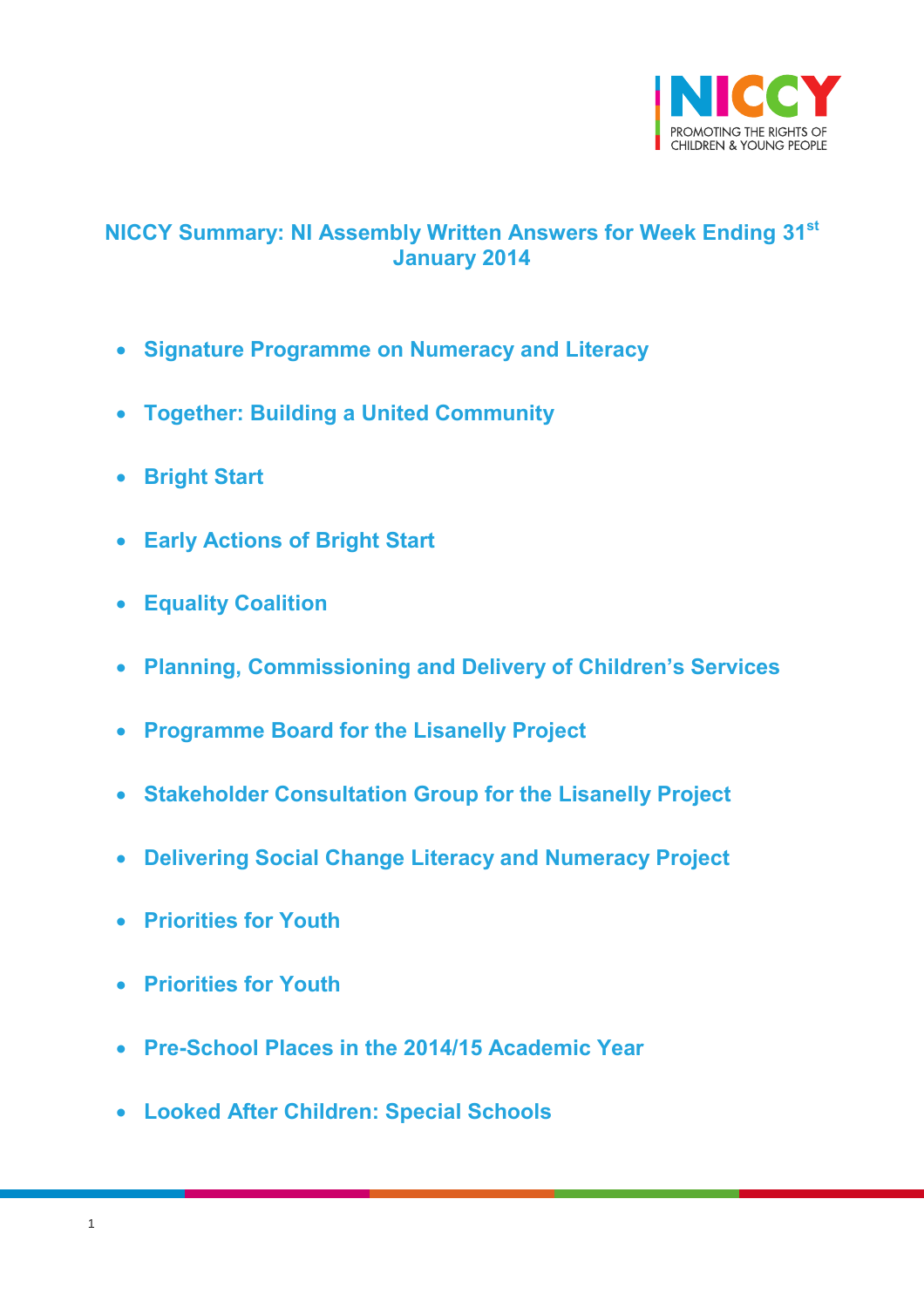

- **[Primary Integrating/Enriching Education Programme](#page-9-0)**
- **[Pupils with Special Education Needs in the Lurgan Area](#page-10-0)**
- **[School Crossing Patrols](#page-10-1)**
- **[Looked After Children Attending](#page-11-0) University**
- **[Looked After Children: Education](#page-12-0)**
- **[Access Rights of Grandparents](#page-14-0)**
- **[People Diagnosed with Autism](#page-14-1)**
- **[Autism Strategy 2013-2020 and Action Plan 2013-2016](#page-15-0)**
- **[High Dependency Cots](#page-16-0)**
- **[Defibrillators](#page-17-0)**
- **[Legal Highs](#page-17-1)**
- **[Legal Highs](#page-17-2)**
- **[Children with Complex Medical Needs](#page-19-0)**
- **[Autism: Support](#page-19-1)**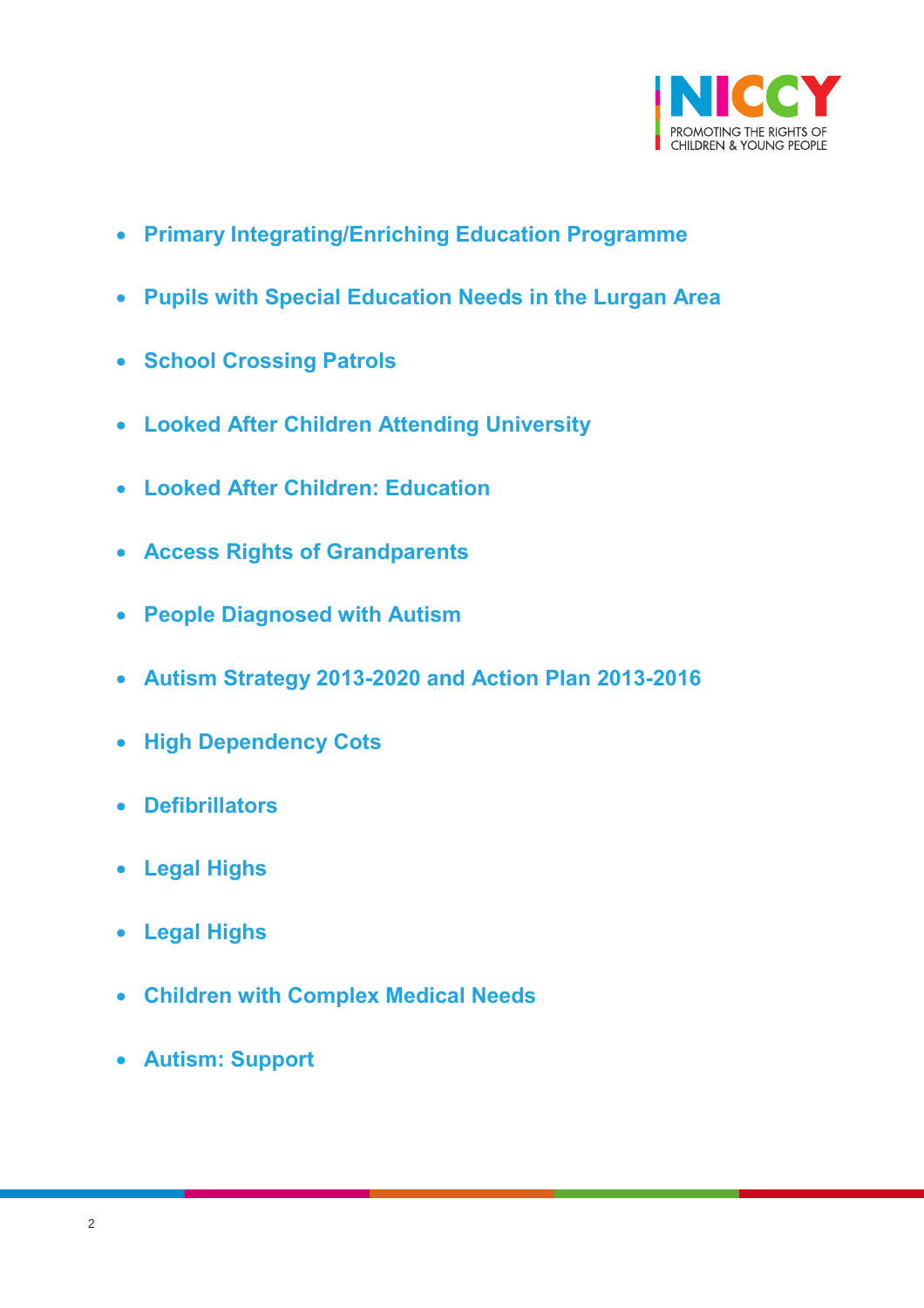

- **[Prevalence of the Use of Legal Highs](#page-20-0)**
- **[Criminalisation of the Sale and Distribution of Legal Highs](#page-20-1)**
- **[Death Driving](#page-21-0)**
- **[Domestic Violence](#page-22-0)**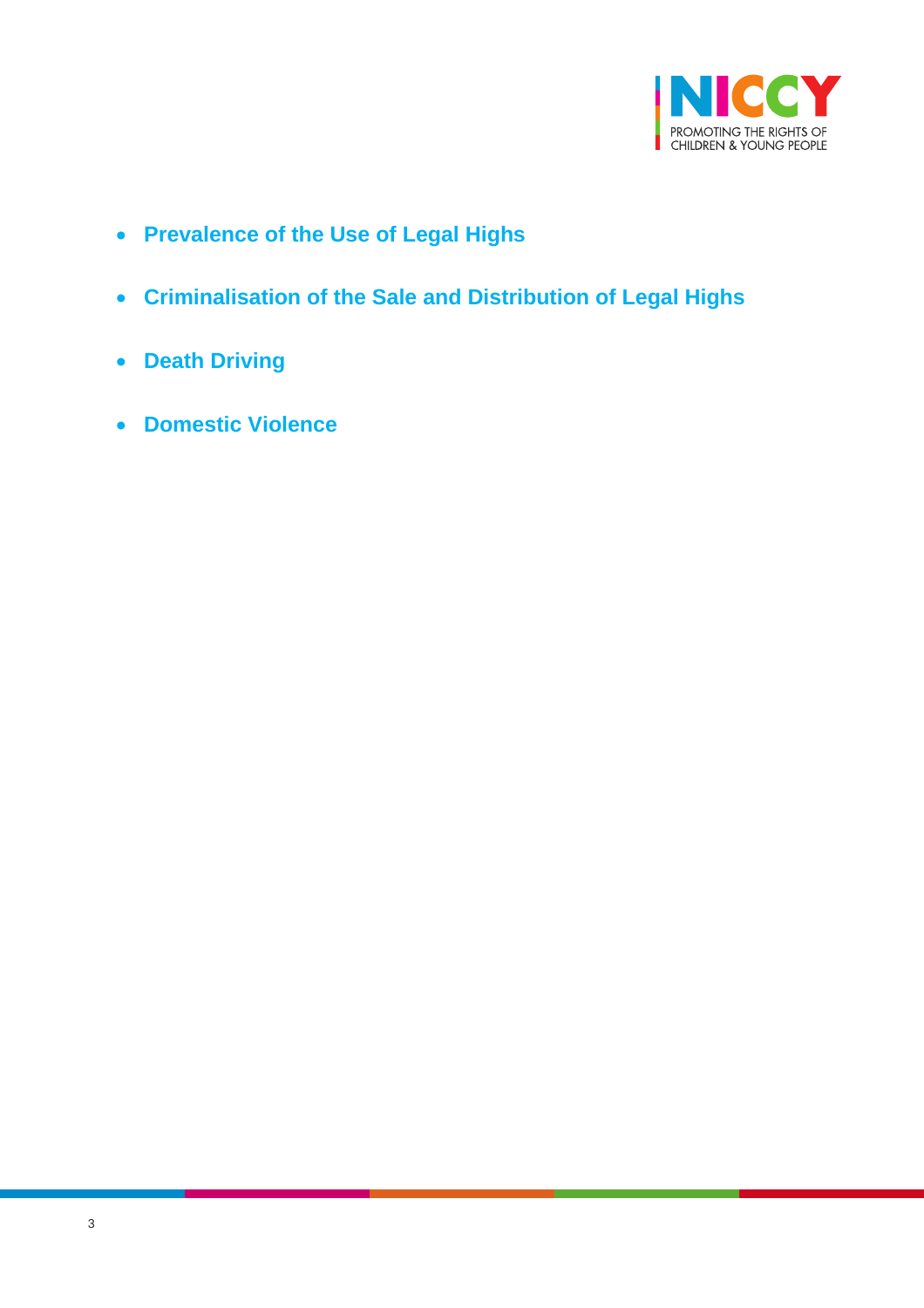

## <span id="page-3-0"></span>**Signature Programme on Numeracy and Literacy**

Mr Kinahan asked the First Minister and deputy First Minister to detail the schools that will receive teaching assistance as part of the Signature Programme on numeracy and literacy; and when the assistance will commence. (AQW 25953/11-15)

#### **Mr P Robinson and Mr M McGuinness (The First Minister and deputy First Minister):**

The Department of Education is taking forward the Delivering Social Change Signature Programme to provide additional literacy and numeracy support within primary and post primary schools, announced by us on 10 October 2012. As a result of these measures, a total of 233.3 full-time equivalent graduated teachers, who are not currently in work, are being recruited to deliver tuition to children in primary and postprimary schools who are currently struggling to achieve educational standards. Recruitment of the teachers, funded under the Delivering Social Change Signature Programme, is ongoing. A list of Primary Schools due to receive extra teaching support under the Delivering Social Change Signature Programme on Literacy and Numeracy has been placed in the Assembly Library. A list of Post Primary Schools due to receive extra teaching support under the Delivering Social Change Signature Programme on Literacy and Numeracy has been placed in the Assembly Library.

#### [Back to Top](#page-0-0)

### <span id="page-3-1"></span>**Together: Building a United Community**

Mr Copeland asked the First Minister and deputy First Minister, in relation to the 100 summer camps to be delivered in Together: Building a United Community, to detail the purpose of the camps; and whether there is a planned year round engagement with the young people involved in the camps. (AQW 27775/11-15)

<span id="page-3-2"></span>**Mr P Robinson and Mr M McGuinness:** The preparation work for the planned summer camps is currently in a co-design phase with voluntary and community groups, external stakeholders and other interested groups. We plan to deliver a number of pilot summer camps in Summer 2014 well in advance of the 2015 target set out in the Together: Building a United Community Strategy.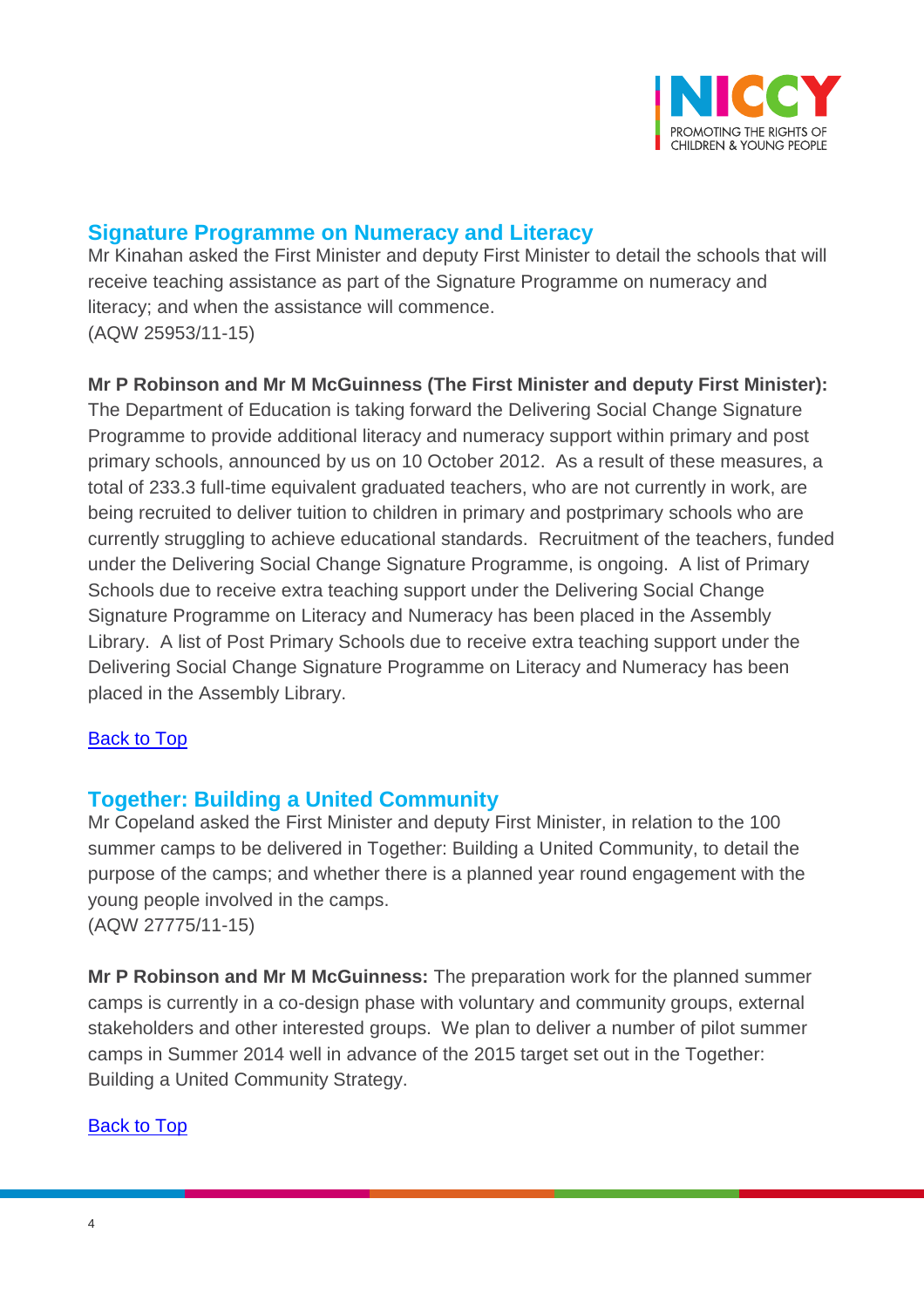

# **Bright Start**

Mr Agnew asked the First Minister and deputy First Minister to detail the

- (i) funding available for the early actions contained within Bright Start; and
- (ii) budget to implement the actions of the childcare strategy, when it is released in 2014.

(AQW 28246/11-15)

**Mr P Robinson and Mr M McGuinness:** The £12 million Executive Childcare Fund was put in place in 2011. Its remaining funds are available to support the key first actions.

### **[Back to Top](#page-0-0)**

### <span id="page-4-0"></span>**Early Actions of Bright Start**

Mr Agnew asked the First Minister and deputy First Minister to outline the rationale for choosing a figure of 5,000 to 7,000 school aged childcare places, which are contained within the early actions of Bright Start; and what further actions are being taken to sustain the current level of funding for childcare within the voluntary and community sector. (AQW 28301/11-15)

**Mr P Robinson and Mr M McGuinness:** The principal rationale for Bright Start aiming to sustain or create up to 7,000 school age childcare places is that school age childcare is the single biggest area of unmet childcare need. That was made clear by parents and stakeholders during consultation. The places are intended to bring about a measurable increase in services and, thereby, begin to close the gap in current provision. However, they are just a start. Work will continue under the full Bright Start Strategy. We plan to prepare this over the coming months and for it to run until 2020. Preparation will include identifying any additional actions that might be required.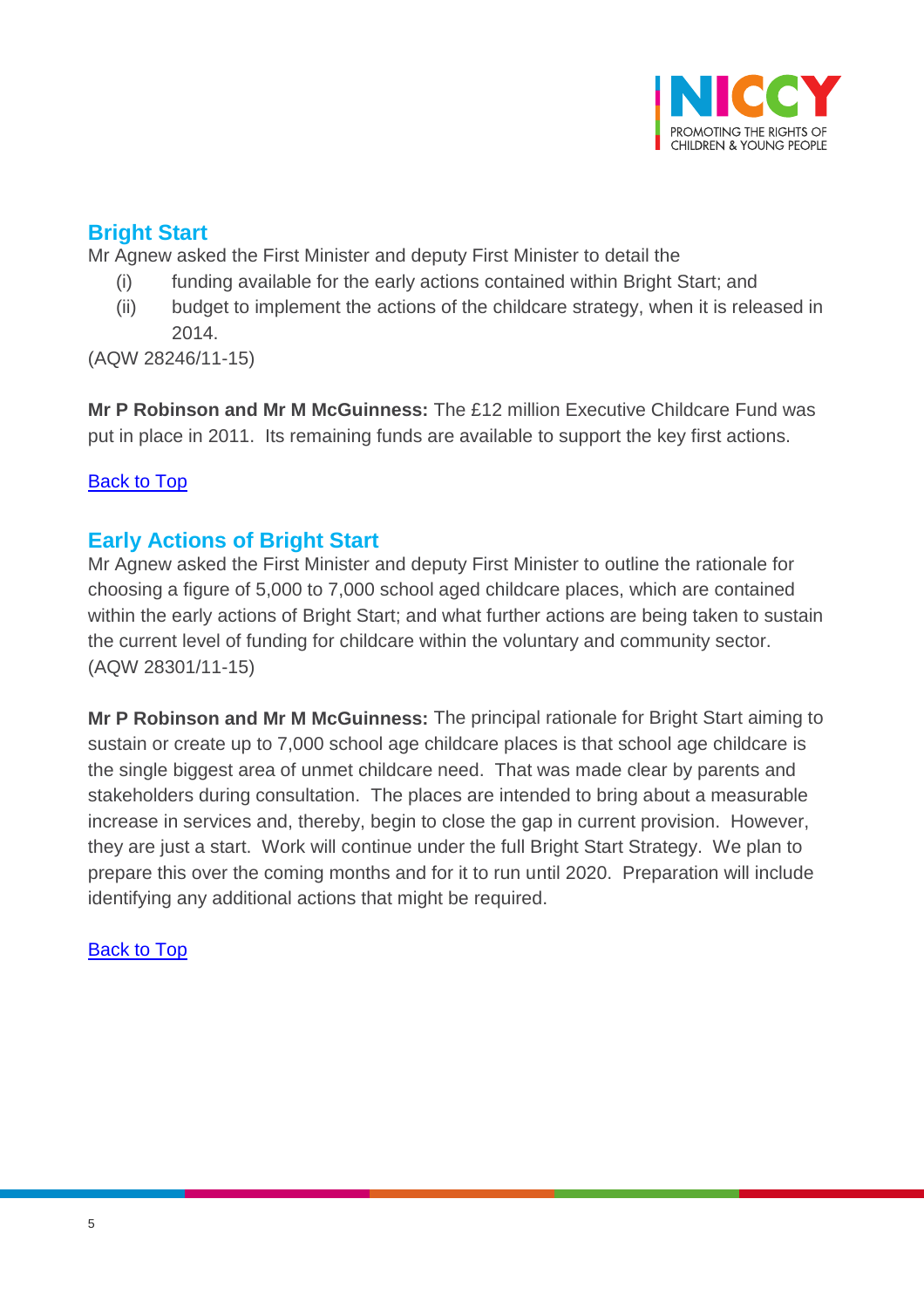

# <span id="page-5-0"></span>**Equality Coalition**

Ms Fearon asked the First Minister and deputy First Minister for an update on their discussions with the Equality Coalition. (AQO 5008/11-15)

**Mr P Robinson and Mr M McGuinness:** Junior Minister Bell and Junior Minister McCann attended a Biannual meeting with the conveners of the Equality Coalition on Wednesday 6 November. A range of current issues was discussed including: OFMDFM's equality coordinating role; Together:Building a United Community Strategy legislation; Delivering Social Change/Social Investment Fund and Anti-Poverty Strategy and OFMDFM led equality strategies.

### [Back to](#page-0-0) Top

## <span id="page-5-1"></span>**Planning, Commissioning and Delivery of Children's Services**

Mr Agnew asked the First Minister and deputy First Minister to detail any policy or legislation that their Department is developing which is aimed at improving the integration of planning, commissioning and delivery of children's services; and on which date they will be published.

(AQW 29827/11-15)

**Mr P Robinson and Mr M McGuinness:** As the Member will be aware from the answers to previous questions, the planning, commissioning and delivery of children's services is primarily a matter for the Department of Heath Social Services and Public Safety. He may wish to note however that a new strategy 'Delivering Social Change for Children and Young People' is being developed and is currently out for public consultation. This strategy will provide an integrated policy framework encompassing policy on children and young people, including child poverty and children's rights.

The 'Delivering Social Change for Children and Young People' strategy proposes a more focused approach to outcomes and more collaborative working across Government and key stakeholders to deliver better outcomes for children and young people. The consultation document is available on our website at [www.ofmdfmni.gov.uk/dsc-children](http://www.ofmdfmni.gov.uk/dsc-children-young-people)[young-people.](http://www.ofmdfmni.gov.uk/dsc-children-young-people) The final strategy will be published in March 2014.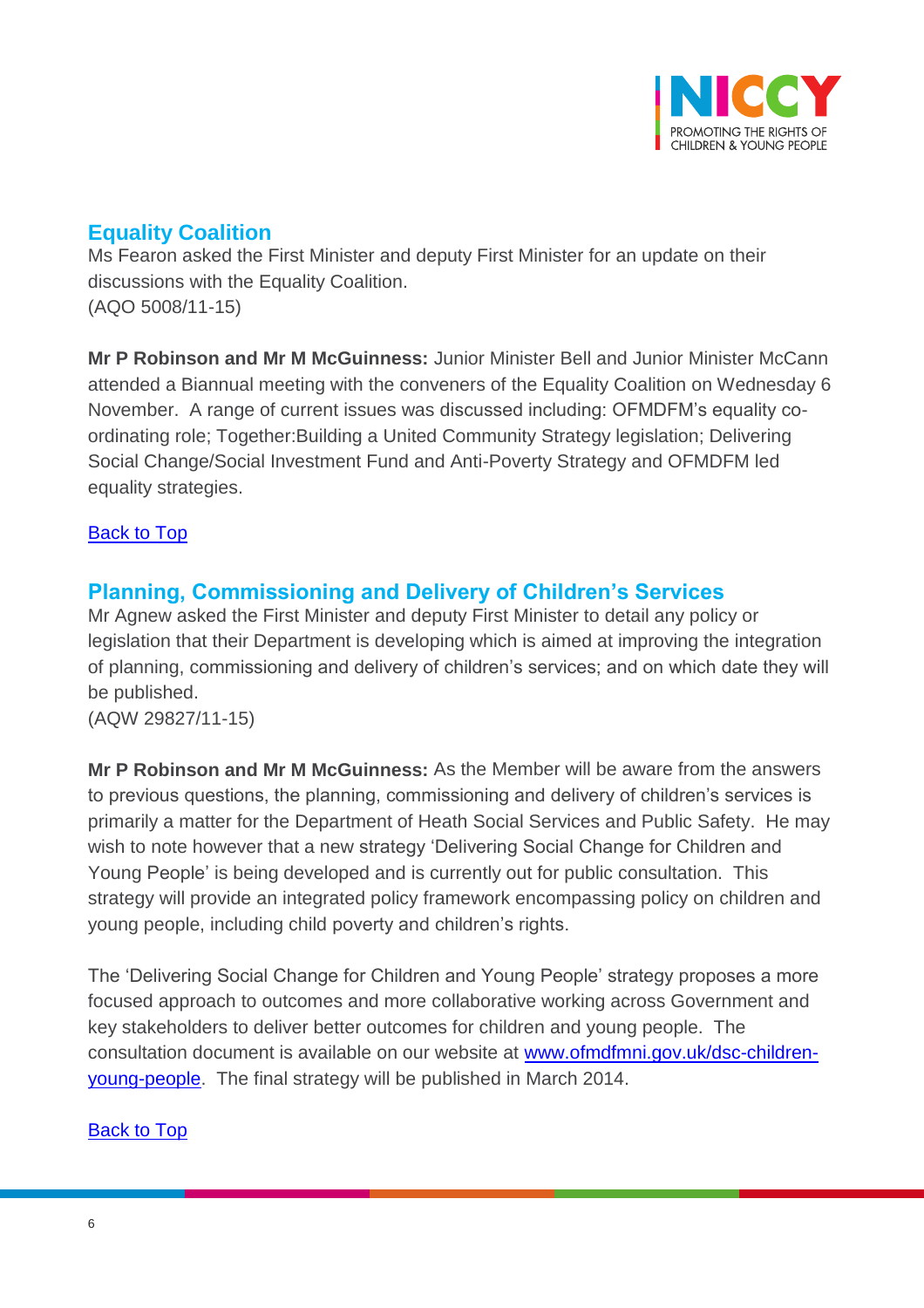

# <span id="page-6-0"></span>**Programme Board for the Lisanelly Project**

Mr Storey asked the Minister of Education to outline the

- (i) Terms of Reference; and
- (ii) composition of the Programme Board for the Lisanelly project.
- (AQW 30007/11-15)

**Mr O'Dowd:** My Department is in the final stages of reconstituting the Programme Board for the Lisanelly Shared Education Campus with the intention of holding the initial meeting in February. When the composition of the Board has been confirmed and the Terms of Reference agreed the information will be posted on the Department's website.

[Back to Top](#page-0-0)

## <span id="page-6-1"></span>**Stakeholder Consultation Group for the Lisanelly Project**

Mr Storey asked the Minister of Education to outline the

(i) Terms of Reference; and

(ii) composition of the Stakeholder Consultation Group for the Lisanelly project. (AQW 30008/11-15)

**Mr O'Dowd:** My Department is in the final stages of reconstituting the Programme Board for the Lisanelly Shared Education Campus with a view to holding the initial meeting in February. The Programme Board will consider the Terms of Reference and composition of the Stakeholder Consultation Group moving forward. When this has been determined the information will be posted on the Department's website.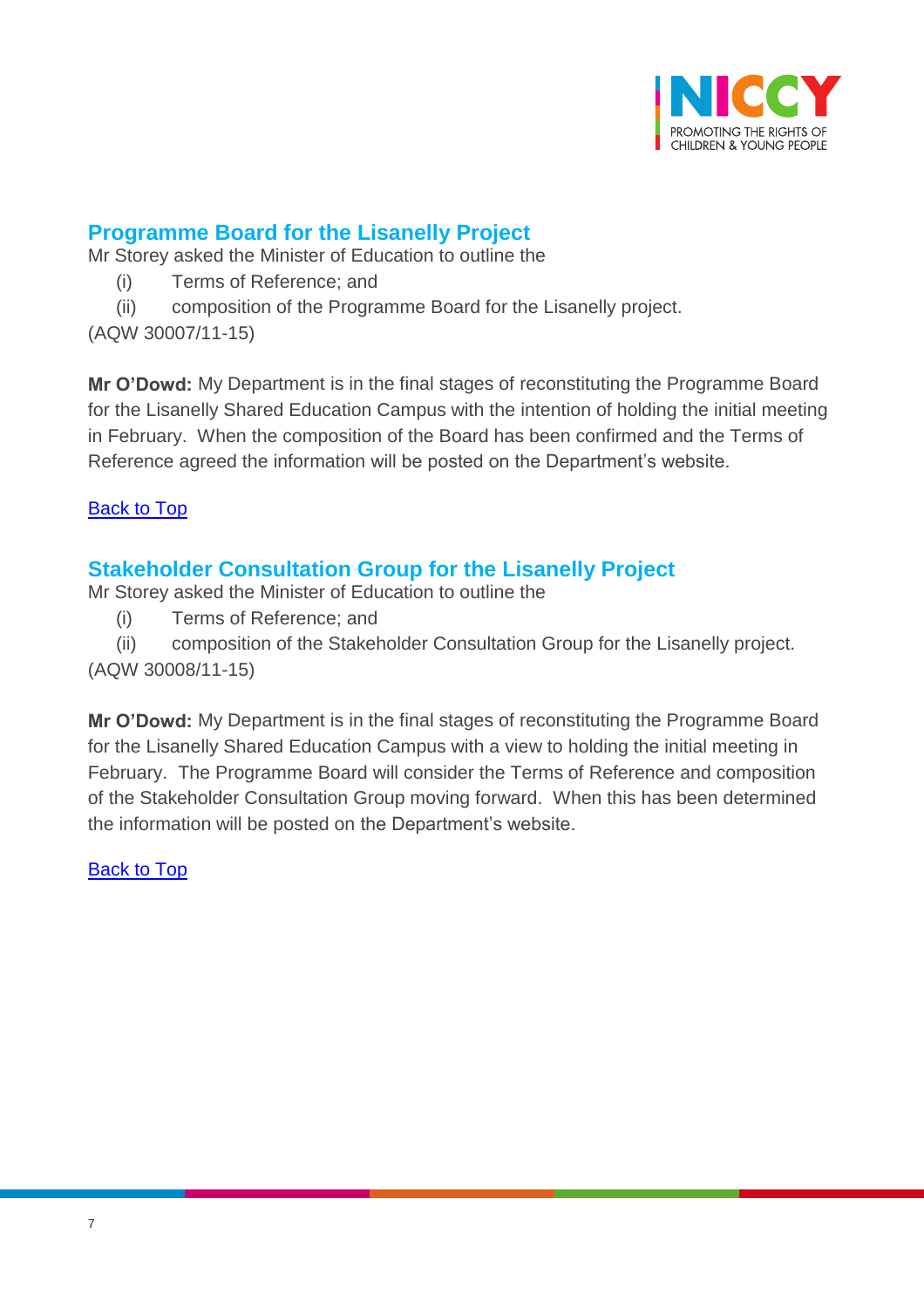

# <span id="page-7-0"></span>**Delivering Social Change Literacy and Numeracy Project**

Mr Storey asked the Minister of Education, pursuant to AQW 28475/11-15, how many teaching posts in the Delivering Social Change Literacy and Numeracy Project are yet to be filled. (AQW 30011/11-15)

**Mr O'Dowd:** As at 23 January 2014, 27.5 FTE posts remain to be filled. In the primary sector this comprises 1 FTE post (5 schools requiring a teacher for 1 day per week) and in the post-primary sector 26.5 FTE posts (12 full-time and 6 part-time English posts, 10 fulltime and 3 part-time mathematics posts). The recruitment process for these outstanding posts is currently underway.

#### [Back to Top](#page-0-0)

### <span id="page-7-1"></span>**Priorities for Youth**

Mr Storey asked the Minister of Education for an update on the implementation of Priorities for Youth.

(AQW 30072/11-15)

**Mr O'Dowd:** Following publication of Priorities for Youth in October 2013, implementation is being taken forward in partnership with the statutory and voluntary sectors on a phased basis with full implementation anticipated by April 2016.

A key priority in Priorities for Youth is the establishment of a Regional Advisory Group which will involve a range of stakeholders with interest and expertise in youth service policy and delivery. Work is in hand to take this forward so that the Group can be established as soon as possible. The Group will provide advice to the Education and Skills Authority or the Education and Library Boards/Youth Council in the interim.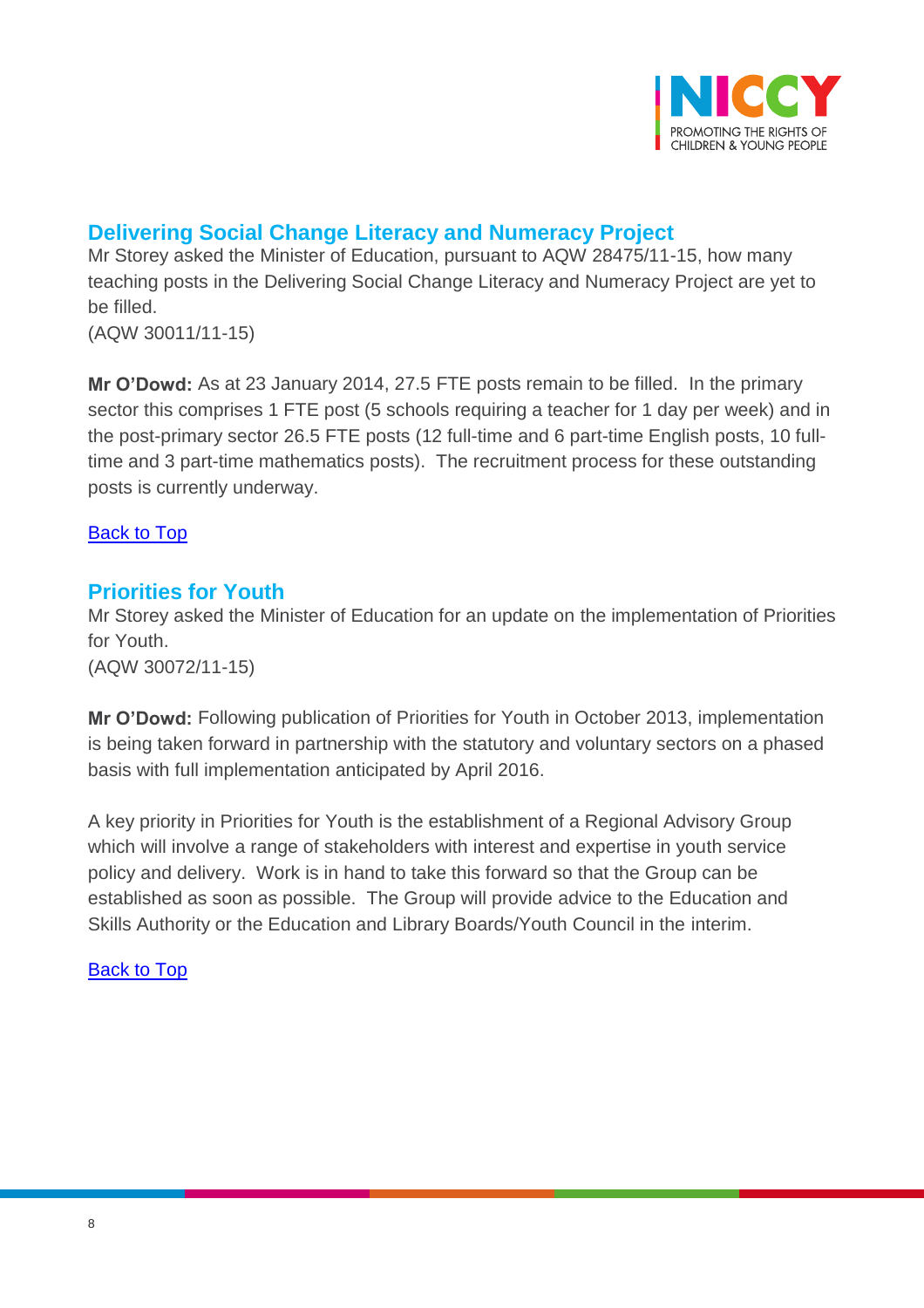

## <span id="page-8-0"></span>**Priorities for Youth**

Mr Storey asked the Minister of Education for his assessment of the impact of Priorities for Youth on the work of the Youth Council. (AQW 30073/11-15)

**Mr O'Dowd:** The Youth Council will continue to carry out its statutory duties as outlined in the Youth Service (NI) Order 1989 until the establishment of ESA. Under Priorities for Youth, the Youth Council and Education and Library Boards will work collaboratively to ensure that youth services continue to be provided in line with assessed need. Officials have recently held discussions with the Youth Council and Education and Library Boards in relation to the delivery of key actions arising from Priorities for Youth. I expect the Youth Council to play an integral part in the delivery of the actions arising from Priorities for Youth.

### [Back to Top](#page-0-0)

### <span id="page-8-1"></span>**Pre-School Places in the 2014/15 Academic Year**

Mr Storey asked the Minister of Education for his assessment of need for pre-school places in the 2014/15 academic year; and how many additional places will be made available to meet this need. (AQW 30083/11-15)

<span id="page-8-2"></span>**Mr O'Dowd:** The Executive's Programme for Government Commitment is to provide at least one year of pre-school education for every for every child whose parents want it. During the 2013/14 admissions process, 99.8% of children, whose parents engaged with the admissions process to the end, were offered a funded pre-school place. The Pre-School Education Advisory Group (PEAG) in each Education and Library Board manages the Pre-School Education Programme (PSEP) at local level and, as in previous years, the Department has worked with the PEAGs to assess demand for funded pre-school education places for the 2014/15 academic year. As a result, funding has been made available for 24,159 pre-school places in statutory and voluntary/private pre-school settings. This is an increase on the previous year. In addition, recognising the need for pre-school places in the area, I have recently approved a further 52 places in Dungannon. The position will be monitored and should pressures arise I will consider how best to respond.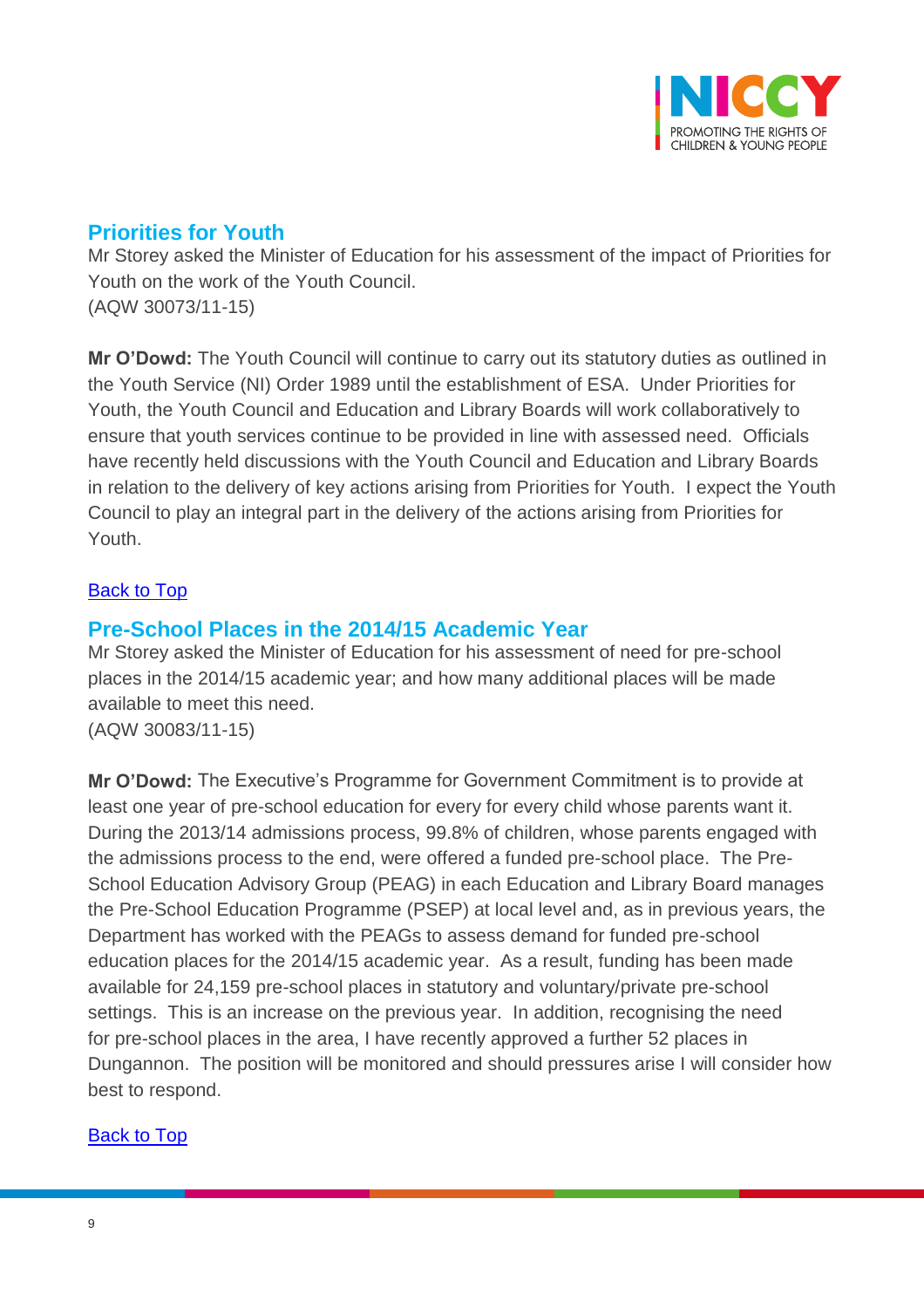

# **Looked After Children: Special Schools**

Miss M McIlveen asked the Minister of Education how many looked after children attend special schools; and what percentage of these children are in

- (i) foster care;
- (ii) kinship care; and
- (iii) residential care.

(AQW 30094/11-15)

**Mr O'Dowd:** Data relating to looked after children are collected via the annual school census. The type of care received by looked after children has been collected for the first time in 2013/14. This data will be available at the end of February 2014.

### [Back to Top](#page-0-0)

### <span id="page-9-0"></span>**Primary Integrating/Enriching Education Programme**

Mr Kinahan asked the Minister of Education to detail his plans for

- (i) continuing the legacy of the Primary Integrating/Enriching Education programme, along with other shared education projects; and
- (ii) using the project as a pilot to encourage further shared education.

(AQW 30105/11-15)

**Mr O'Dowd:** As I indicated in my statement to the Assembly on 22 October 2013, I am committed to delivering the Programme for Government commitments to advance shared education through a variety of actions. My Department is currently working with the Office of the First and deputy First Minister and the Atlantic Philanthropies on a funding programme to support shared education.

The Primary Integrating/Enriching Education (PIEE) programme, along with two others, was subject to evaluation by the Shared Education Learning Forum (SELF), with the Education and Training Inspectorate taking forward evaluations of a number of other shared education projects. Lessons learnt from these evaluations are being taken into account in developing the new funding programme, thus building on the legacy of the Sharing in Education Programme. The PIEE project has already been used as an example of shared education and my Department will continue to use this and other similar projects to encourage further shared education.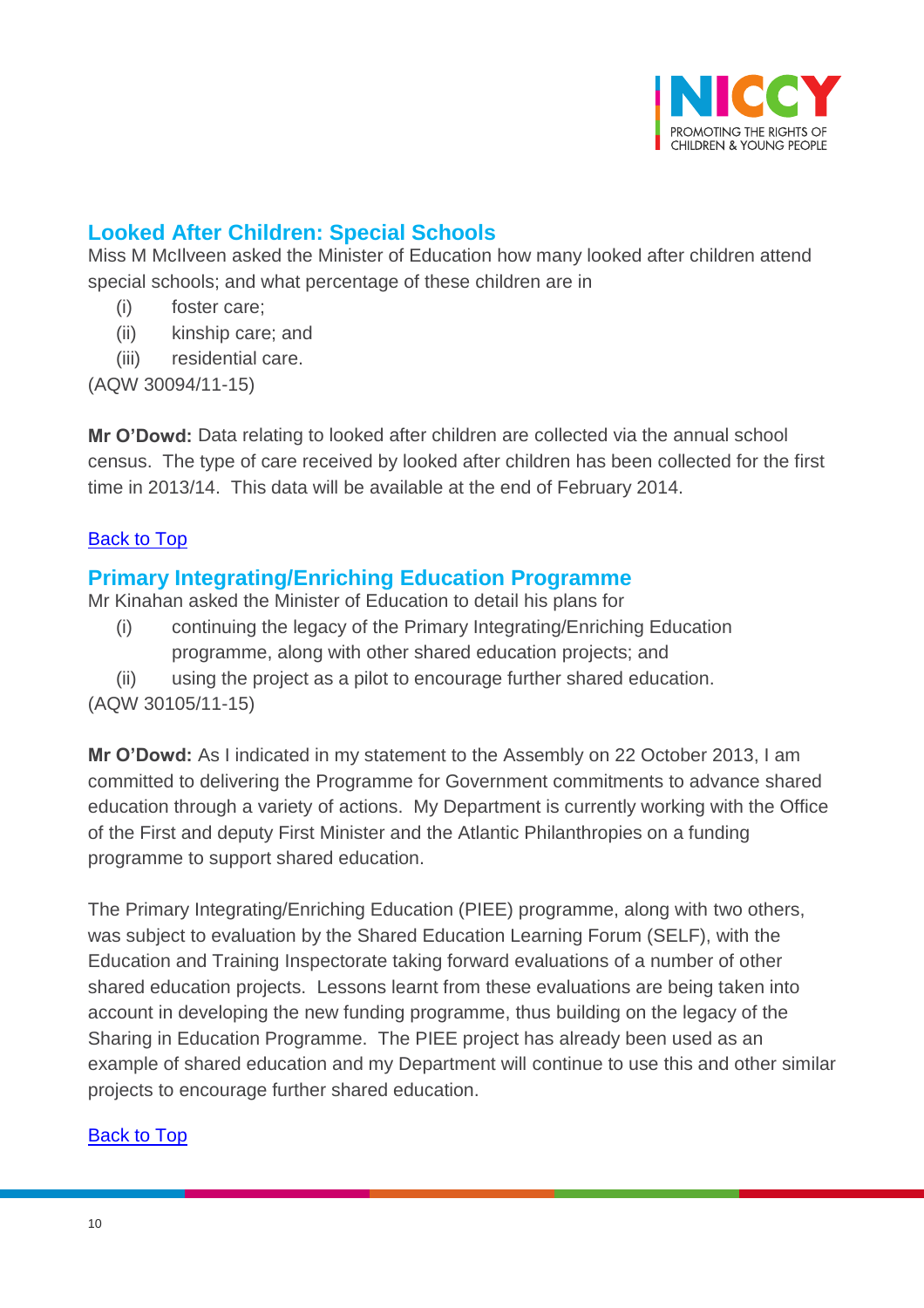

# <span id="page-10-0"></span>**Pupils with Special Education Needs in the Lurgan Area**

Mr Lunn asked the Minister of Education whether there are plans to provide a facility for post-primary pupils with Special Education Needs in the Lurgan area. (AQW 30138/11-15)

**Mr O'Dowd:** Assessment of the need for special educational needs (SEN) provision and the delivery of services to meet this need are the responsibility of each Education and Library Board (ELB). The Southern Education and Library Board SELB has confirmed that it has no current plans to submit a development proposal to the Department of Education for a post-primary facility for pupils with SEN in the Lurgan area. I can, however, confirm that SELB has lodged an application to my Department under the Schools' Enhancement Programme for an extension to Ceara Special School to meet anticipated need. An economic appraisal has been submitted and is currently being assessed by officials.

#### **[Back to Top](#page-0-0)**

### <span id="page-10-1"></span>**School Crossing Patrols**

Mr Hazzard asked the Minister of Education whether his Department makes resources available to schools to secure the services of a school crossing patrol; and what opportunities exist for schools to address road safety concerns outside the school gates. (AQW 30213/11-15)

**Mr O'Dowd:** Funding provided within the Department of Education overall Block Grant to the Education and Library Boards is used for the purposes of determining the need for, and, if required, the deployment of school crossing patrols.

The revised curriculum which has been taught to all pupils of compulsory school age in grant-aided schools since 2009/10 provides teachers with a number of opportunities to cover the issue of road safety. For example through their delivery of the Personal Development and Mutual Understanding (PDMU) Area of Learning at primary level and the Learning for Life and Work (LLW) Area of Learning at post-primary level pupils are provided with the opportunity to learn about road safety. As with all aspects of the curriculum, the specifics of what is taught, and how it is taught, under each Area of Learning is a matter for each teacher/school.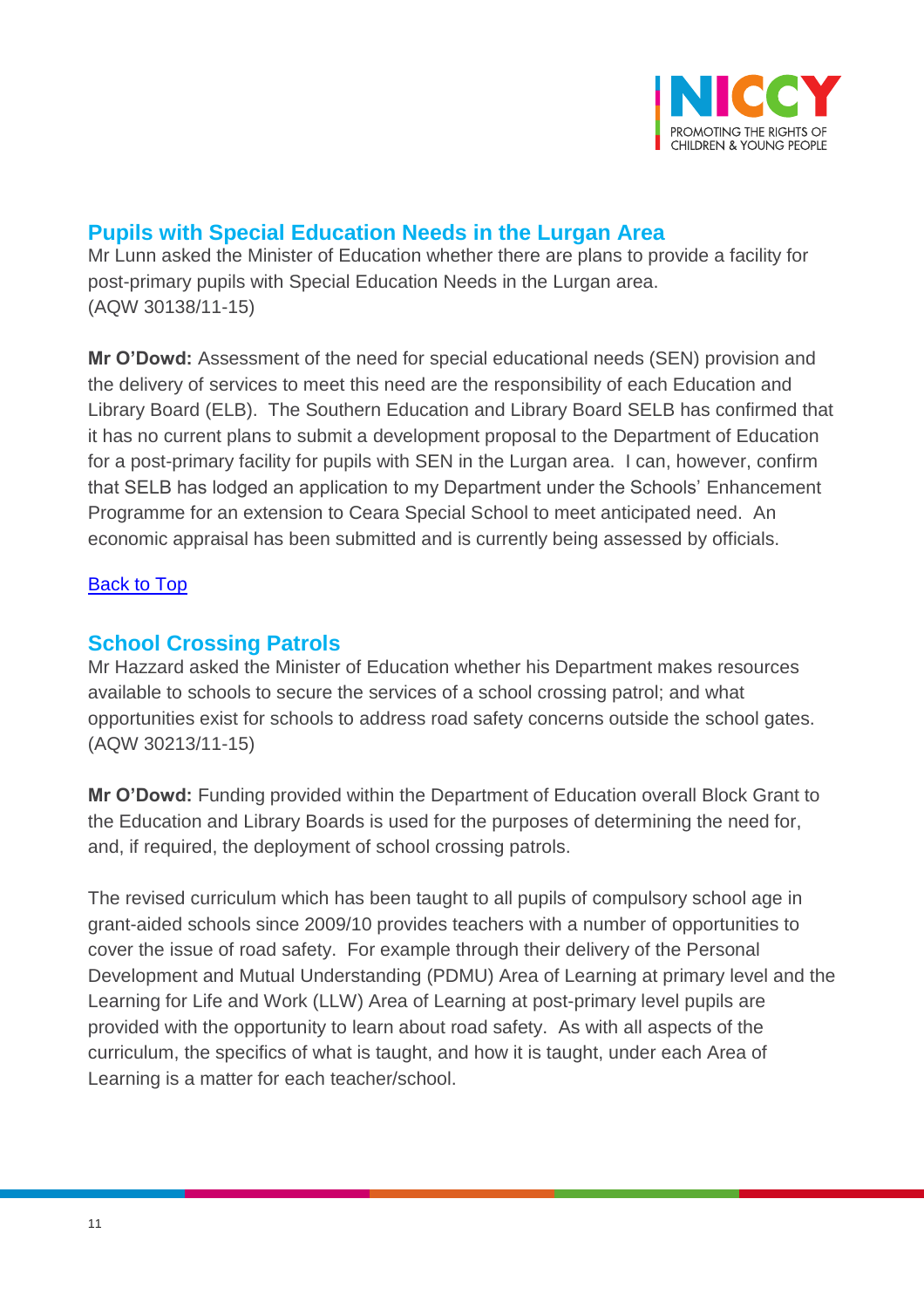

The Department of the Environment, which has statutory responsibility for road safety, has produced a number of road safety resources and lesson plans which are available to all schools through the C2k elearning platform, Fronter. Schools may also approach the Department of the Environment to explore further their local traffic conditions and the suitability of introducing a range of safety measures.

#### [Back to Top](#page-0-0)

### <span id="page-11-0"></span>**Looked After Children Attending University**

Miss M McIlveen asked the Minister for Employment and Learning to outline any specific packages of support his Department provides for looked after children attending university. (AQW 30080/11-15)

**Dr Farry:** Access to Success, my Department's regional strategy for widening participation in higher education, has identified care leavers as an under-represented group in higher education.

My Department makes funding available to all higher education providers, including the Further Education Regional Colleges, to support various outreach initiatives in schools and the community, which are targeted at increasing representation in higher education, including by children from a care background. In addition, my Department pays an annual financial premium to support the extra costs to higher education institutions of recruiting and retaining students from disadvantaged backgrounds. In academic year 2013/14 this premium amounts to £1.34m.

Access to Success has introduced a new Widening Access & Participation Plan (WAPP) reporting process, within which all higher education providers must demonstrate their clear commitment to supporting students from disadvantaged backgrounds into and through higher education. Institutions are specifically required to target financial support to underrepresented groups, including children from a care background. This support may take the form of bursaries and other direct financial support such as fee waivers, and free or discounted accommodation. It will also include post-entry support activities such as mentoring and additional tutoring to ensure the students' progression and success. For example, the University of Ulster has committed to providing a support package for care leavers, which includes assistance with the higher education application process, a bursary of £1,000 per annum, access to year round accommodation and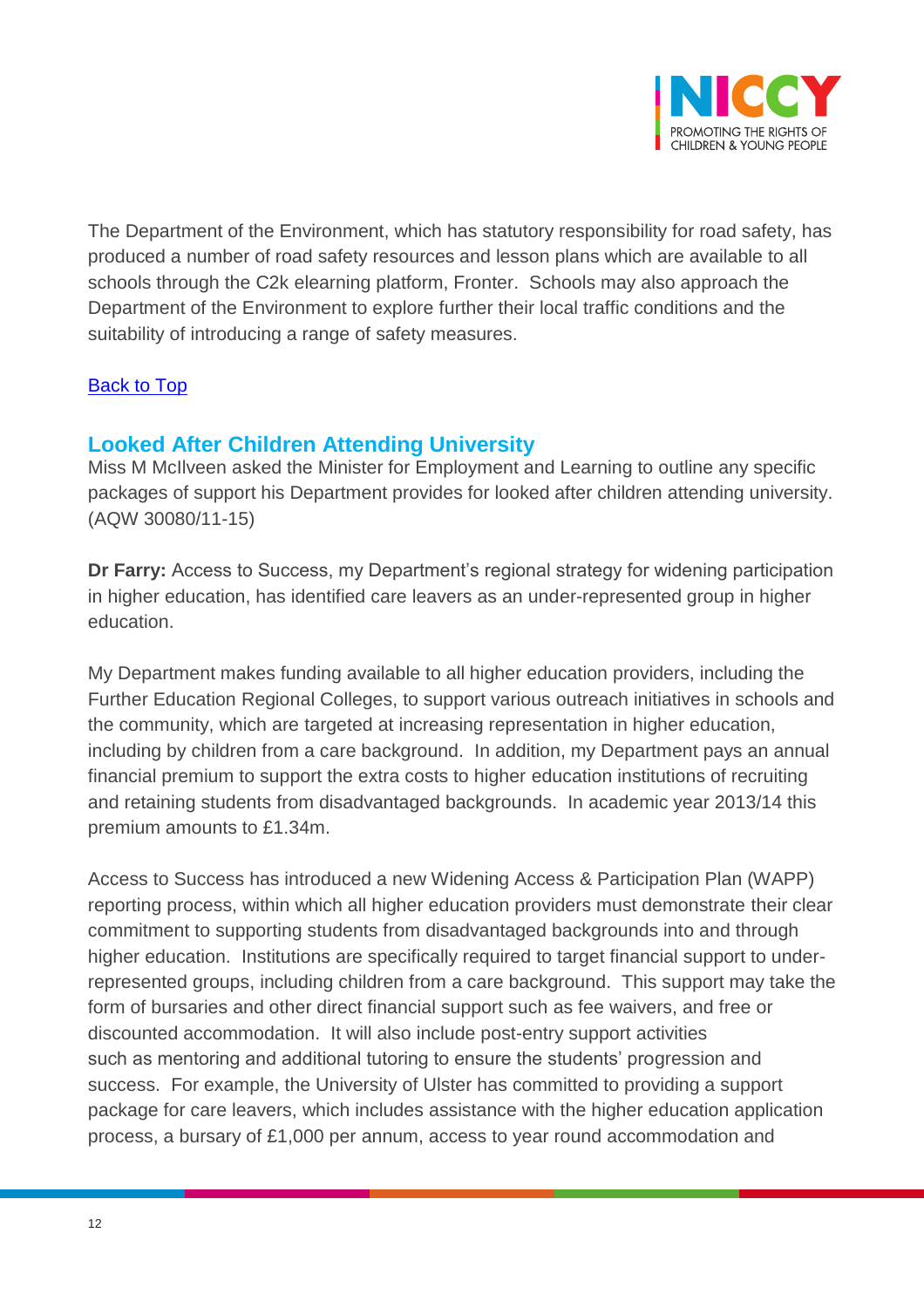

increased pastoral care.

Under its "Fostering Aspiration" programme it will support a wide range of projects and activities that look to raise the educational aspiration of care leavers. In addition, the University has joined forces with The Fostering Network Northern Ireland and the Health and Social Care Board to launch the "Tick the Box" awareness raising campaign. This initiative aims to encourage young people who have spent time in care to self report that fact on their Universities and Colleges Admissions Service application form to ensure that they get the extra support that they may need while at university.

My Department has been strongly supportive of the work that has been done by ButtleUK with all higher education providers in Northern Ireland to provide a framework to improve and accredit support for looked after children in higher education.

#### [Back to Top](#page-0-0)

### <span id="page-12-0"></span>**Looked After Children: Education**

Miss M McIlveen asked the Minister for Employment and Learning to detail what specific policies and programmes of support are available to facilitate looked after children to avail of Further Education.

(AQW 30081/11-15)

**Dr Farry:** Whilst my Department does not have specific policies relating to looked after children in further education, it provided financial assistance to enable two colleges, Belfast Metropolitan College and North West Regional College, to attain the Buttle UK (FE) Quality Mark for Care Leavers, as part of a pilot programme for the award in April 2011.

Since then, Southern Regional College and South Eastern Regional College have attained the Buttle UK Quality Mark in September 2013. The remaining colleges, Northern Regional College and South West College, are currently working towards achieving this quality mark.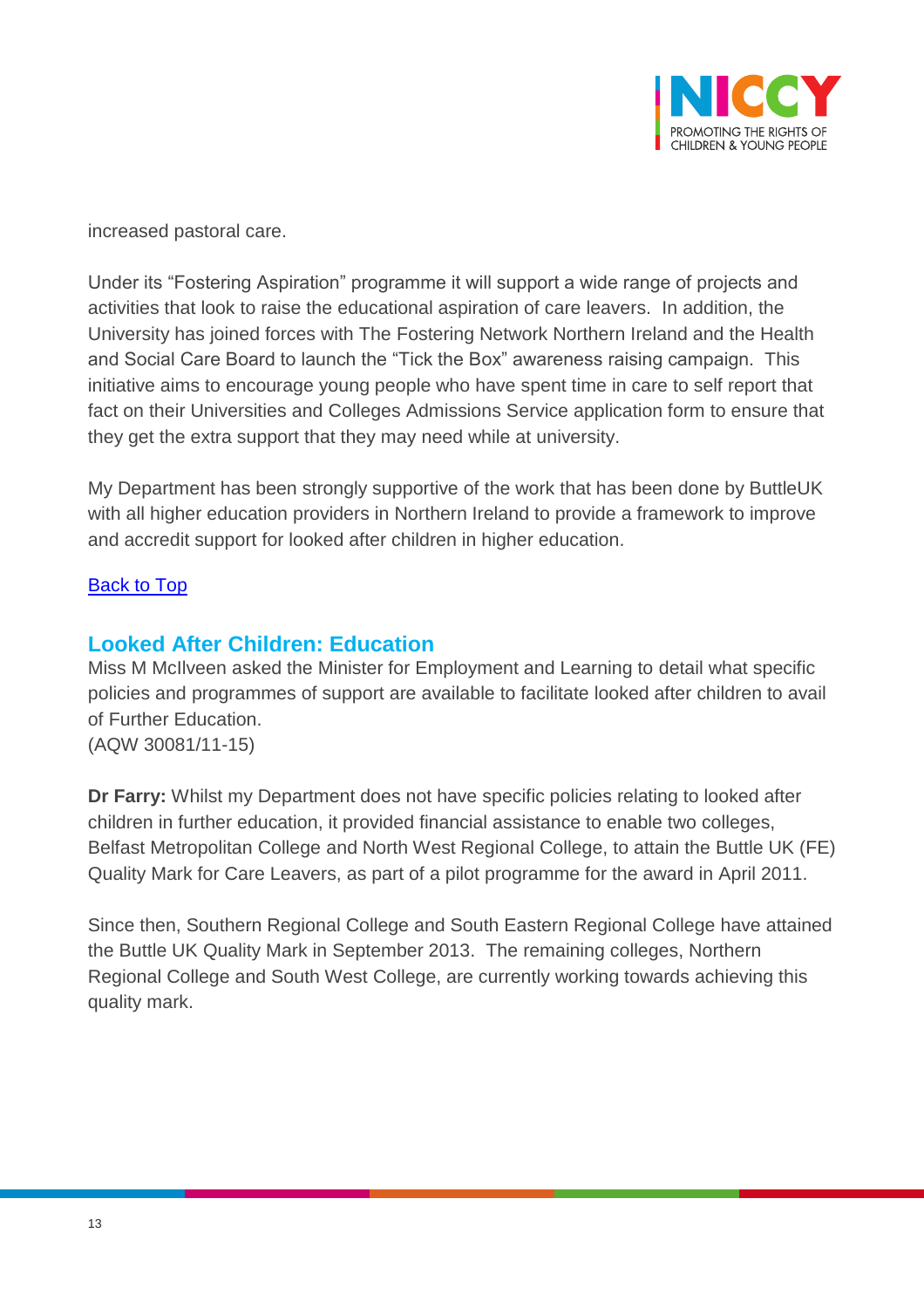

The Quality Mark provides a set of standards and guidelines to ensure appropriate action is taken to raise the aspirations of care leavers in relation to accessing further education provision. This is achieved through:

- outreach activities in local communities;
- developing effective links with key organisations;
- adapting application arrangements to ensure that the additional needs of care leavers are met; and
- providing the necessary support to secure recruitment and retention in further education.

All colleges provide a wide range of support for students from this background in relation to entering, sustaining and achieving in further education.

Pre-enrolment Outreach activities are designed to present the opportunities available in further education, and to highlight the support available to students whilst in provision. These include visiting care homes, regular contact with professional staff in social work teams, Education and Library Boards, the Careers Service and voluntary sector organisations such as Include Youth.

Colleges maintain close links with feeder schools where they deliver information talks. There are also taster sessions and college open days to allow young people to experience colleges at first hand. College literature and websites contain information specifically targeted at looked after children. Enrolment and on provision support, all colleges already have in place, or are working towards implementing, arrangements to identify looked after young people at an early stage. This allows colleges to establish appropriate additional support arrangements for individual students and also provides information on the level of participation by this particular cohort of students.

Colleges provide additional support for students from a care background by designating specific staff to arrange the support required, as well as delivering training and awareness sessions for all staff on the potential additional barriers faced by these students. Students can then be given extra support, if needed, by learning support staff, counsellors and student finance officers.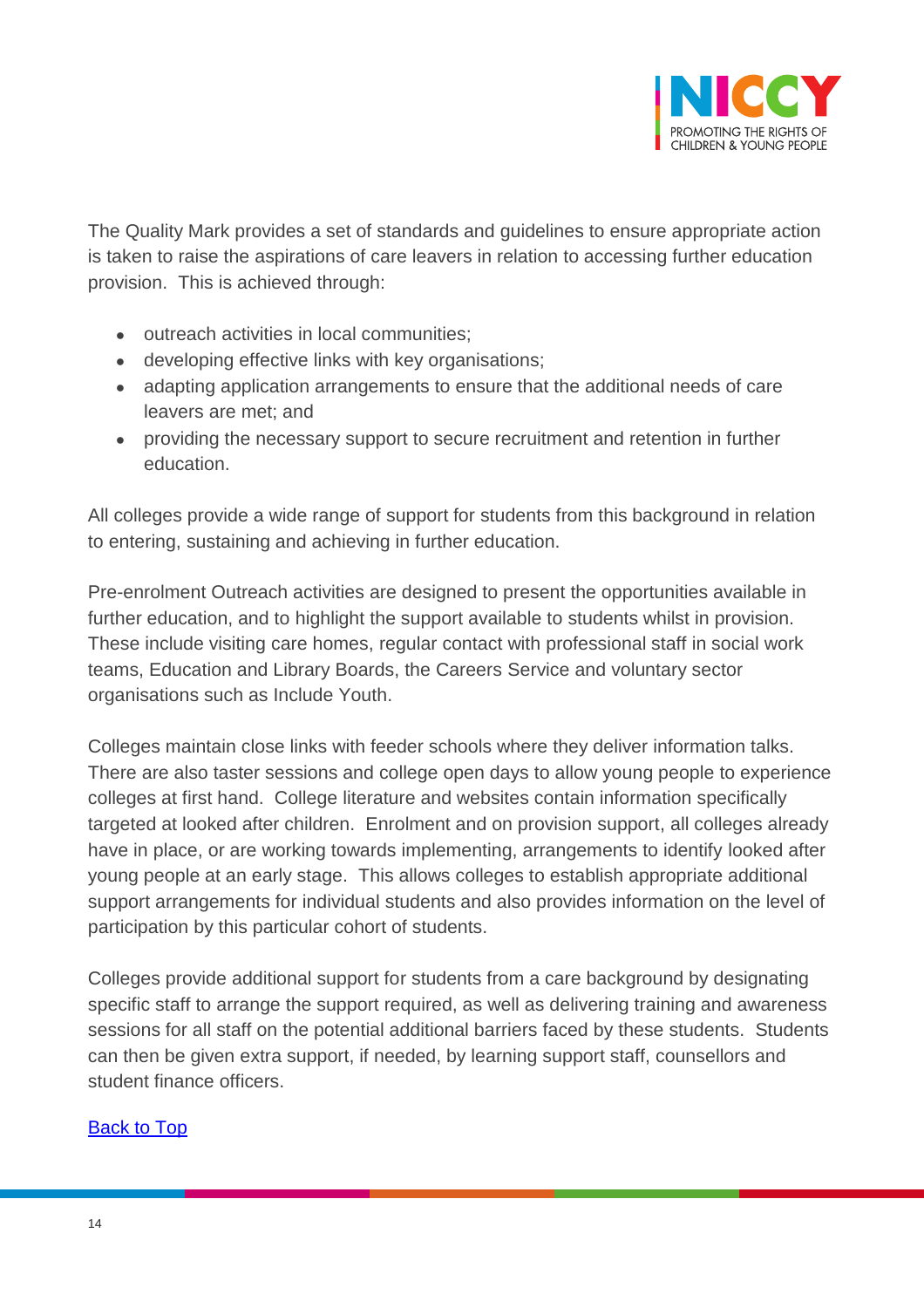

# <span id="page-14-0"></span>**Access Rights of Grandparents**

Mr Frew asked the Minister of Finance and Personnel to detail the current access rights that grandparents have to their grandchildren, including whether there are plans to make amendments to access rights. (AQW 29979/11-15)

**Mr Hamilton:** Our law does not set out who may or may not have contact with a child. It does, however, allow a court to make a contact order in favour of a named person and that order will detail the contact arrangements. Ordinarily, a grandparent will need the court's permission to make an application for a contact order. In considering whether to grant permission the court will take a number of matters into account, including the applicant's connections with the child. In the coming months I hope to elicit views on the issue of contact, with a view to determining whether any legislative amendments are required.

#### **[Back to Top](#page-0-0)**

### <span id="page-14-1"></span>**People Diagnosed with Autism**

Mr A Maginness asked the Minister of Health, Social Services and Public Safety what resources have been invested to support people diagnosed with autism and their families in North Belfast; and to outline his Department's policies for assisting these families and the charities that support them. (AQW 29894/11-15)

**Mr Poots:** This information is not available specifically for the North Belfast constituency area. The Belfast HSC Trust has advised that £395k is allocated to provide postdiagnostic interventions by Trust staff within both Children and Adult Autism services. In addition, the Belfast Outcomes Group, mandated by the Children's and Young People's Strategic Partnership, have also invested approximately £120k to assist the voluntary and community sector in Belfast to support children with autism and their families in 2013.

Autism services are underpinned by a range of DHSSPS policies and strategies. The foremost of these is the cross-departmental Autism Strategy (2013 – 2020) and Action Plan (2013 – 2016) which I launched in the Assembly on 14 January 2014. The Strategy and Action Plan document includes a summary of these policies and planned actions.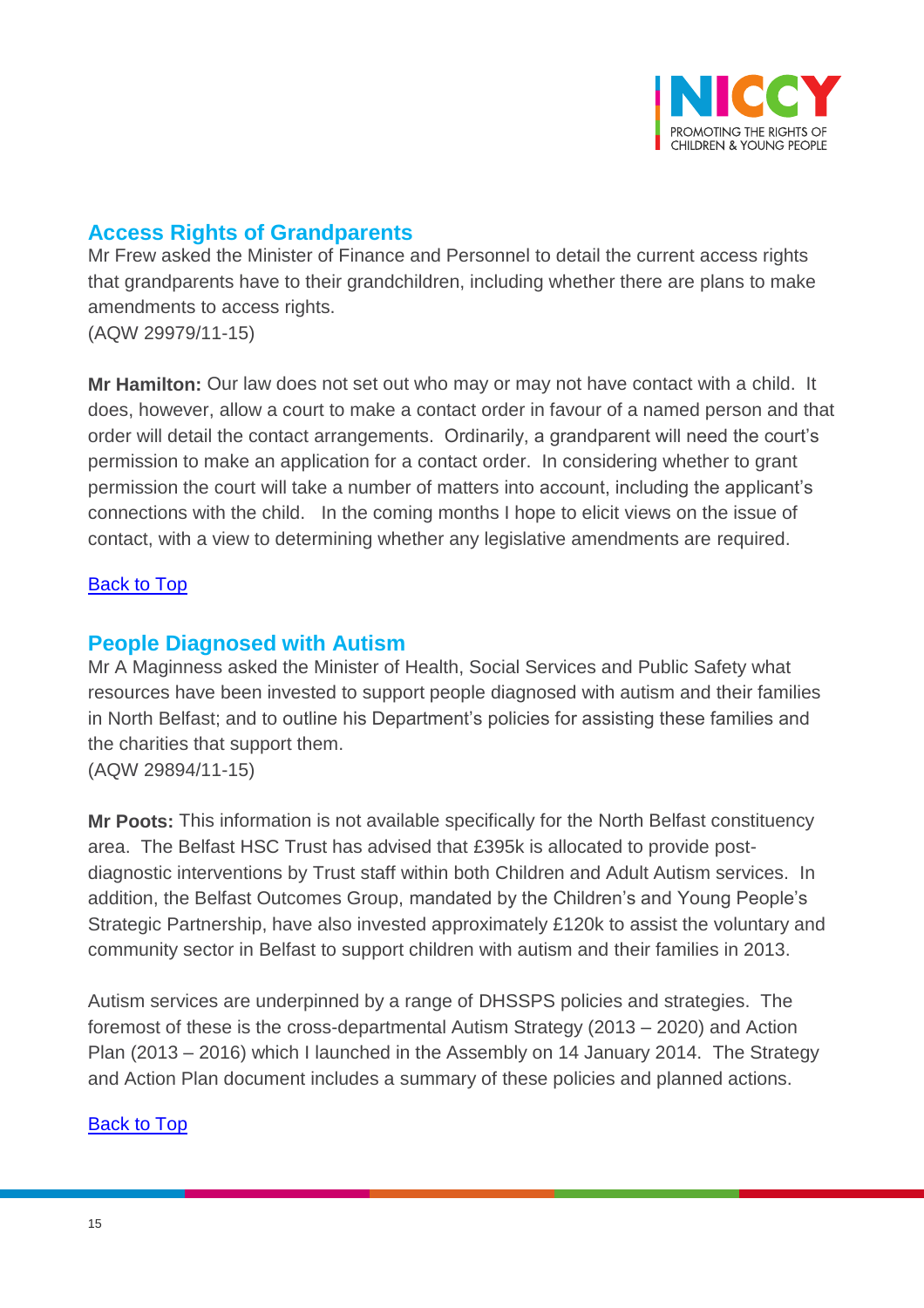

## <span id="page-15-0"></span>**Autism Strategy 2013-2020 and Action Plan 2013-2016**

Mr A Maginness asked the Minister of Health, Social Services and Public Safety what additional funding will be provided by his Department to support the Autism Strategy 2013- 2020 and Action Plan 2013-2016. (AQW 29895/11-15)

**Mr Poots:** The Health and Social Care Board is investing £500k across 2013-15, to further support Adult ASD-specific service capacity within Health and Social Care Trusts.

Within the Autism Action Plan (2013 – 2016), a key health and social care action is the completion of a regional validation exercise of both the Children and Adult's Autism Care Pathways, by March 2014. When I review these reports – if areas of specific need are identified – I will consider the appropriate action to take for the delivery of effective Autism Services within Health and Social Care. In addition, my Department has submitted a proposal to have funding approved through the NI Executive's 2014/15 Government Advertising Programme to deliver a public awareness element of a broader campaign to raise awareness and understanding of autism.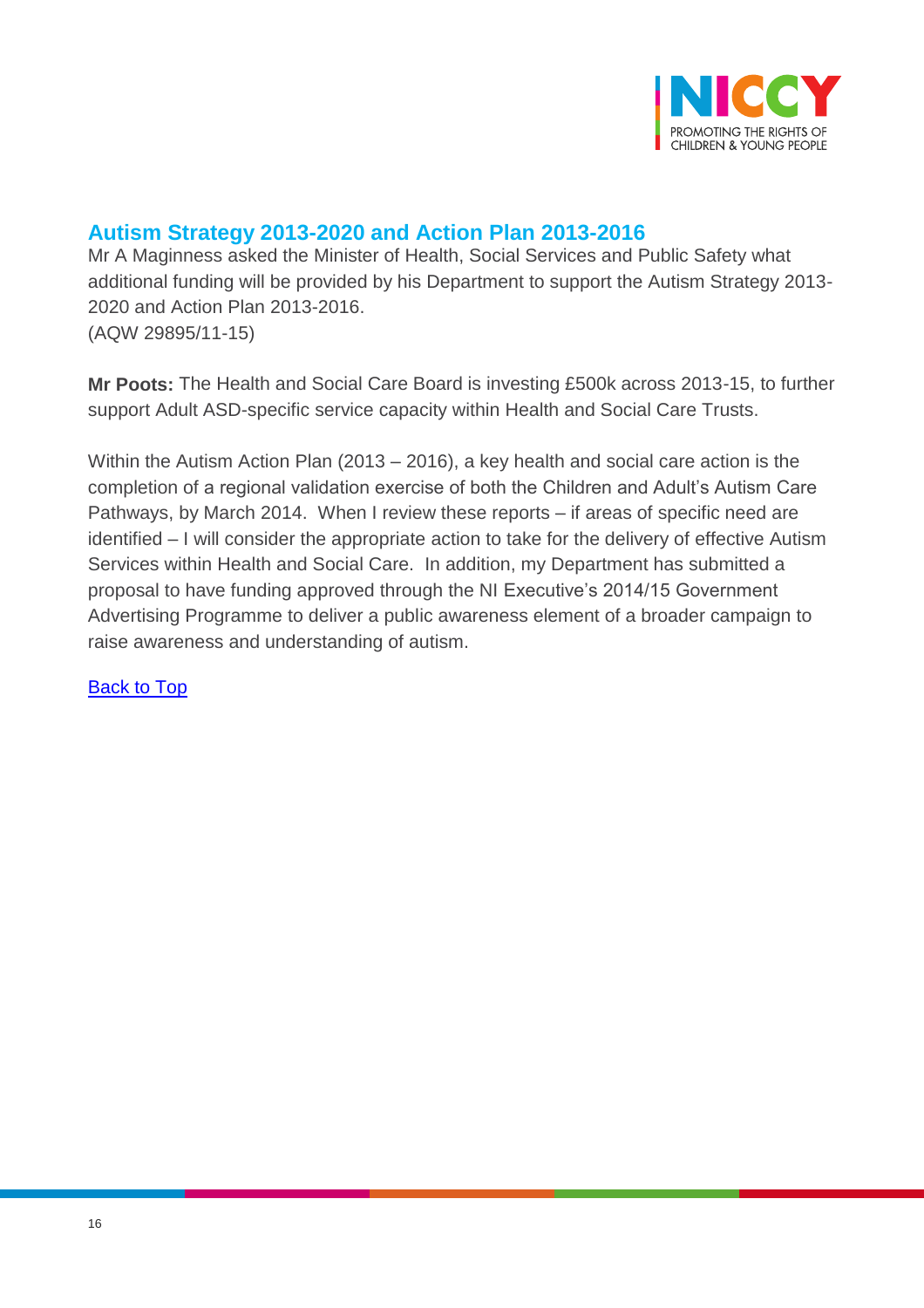

# <span id="page-16-0"></span>**High Dependency Cots**

Mrs D Kelly asked the Minister of Health, Social Services and Public Safety

- (i) how many High Dependency cots are available each Health and Social Care Trust;
- (ii) whether all of the cots are currently available;
- (iii) whether there has been a reduction in number of cots within in the last two years
- (iv) if so, for what reason.

(AQW 29935/11-15)

**Mr Poots:** The number of High Dependency cots which were either occupied or available for use at each Health and Social Care Trust at midnight on 17th January 2014, is given in the table below.

|                      | <b>HSC Trust Cots Occupied</b> | <b>Additional Cots available for use</b> |
|----------------------|--------------------------------|------------------------------------------|
| <b>Belfast</b>       |                                |                                          |
| <b>Northern</b>      |                                |                                          |
| <b>South Eastern</b> |                                |                                          |
| <b>Southern</b>      | $1.25*$                        | З                                        |
| Western              |                                |                                          |

Source: Health and Social Care Trusts

\* At midnight on 17th January 2014, Southern HSC Trust had one occupied high dependency cot. In addition to this a level 2 high dependency cot which is designated as a high dependency cot 25% of the time was also occupied. This has been represented in the table above as 1.25 occupied cots.

All Health and Social Care Trusts reported that there has been no reduction in the number of cots within the last two years.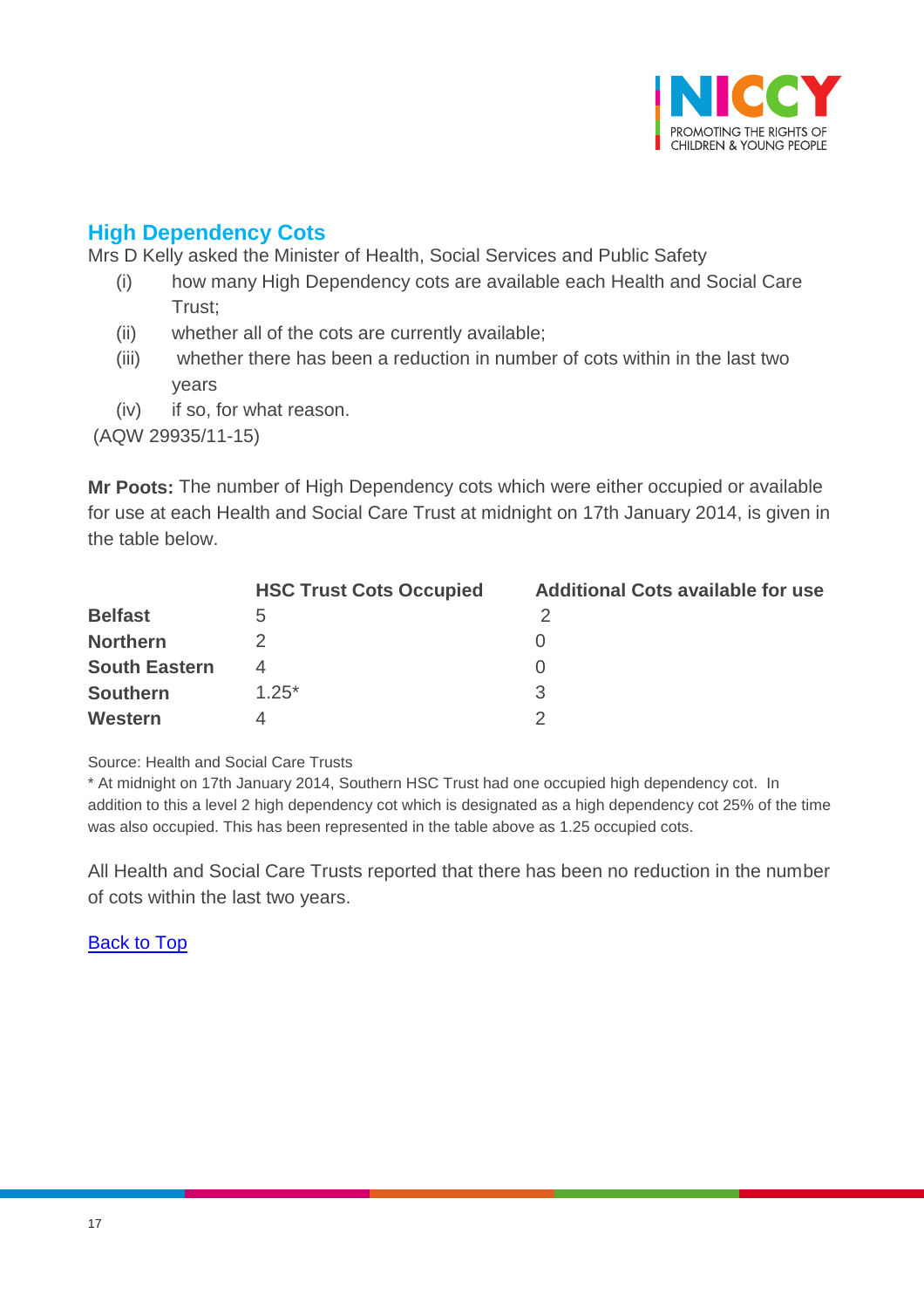

### <span id="page-17-0"></span>**Defibrillators**

Mr Weir asked the Minister of Health, Social Services and Public Safety what training his Department provides to teachers on the use of defibrillators. (AQW 29972/11-15)

**Mr Poots:** The Department of Health, Social Services and Public Safety has no statutory responsibility to offer training to individuals or organisations that purchase their own defibrillators. When individuals or organisations purchase a defibrillator ideally they should be advised about training and maintenance of the machine by the supplier. This is an area that has been considered as part of the regional resuscitation strategy for Northern Ireland which is currently out for consultation until the 14 February 2014.

#### [Back to Top](#page-0-0)

### <span id="page-17-1"></span>**Legal Highs**

Mr Hussey asked the Minister of Health, Social Services and Public Safety to list the range of possible health consequences of legal highs. (AQW 29990/11-15)

<span id="page-17-2"></span>**Mr Poots**: Substances referred to as "legal highs" have a psychoactive effect but are not currently covered by the UK-wide Misuse of Drugs Act 1971. However, the term "legal highs" can be misleading, and we therefore refer to them as New Psychoactive Substances. Many of these substances are new and often have no safety or toxicity data. This makes it very difficult to make an assessment of the active chemical in any New Psychoactive Substance and to give an accurate picture of potential side-effects and dangers. Indeed, there are many different types of New Psychoactive Substances – some act like stimulants, others as depressants. In addition, ingredients and effects can change from batch to batch – and when tested some of these substances have been found to contain illegal drugs. However, I have no doubt there is a potential for very serious and potentially tragic consequences for anyone taking any substance that has not been prescribed for them. Users have no way of knowing exactly what they are taking and health risks are likely to range from being out of control and/or passing out, through to increased risk of cardiac arrest and overheating, potentially up to overdose and Death. In addition, these substances can decrease inhibitions, act as a depressant and increase the risk of suicide, self-harm, and poor mental health. [Back to Top](#page-0-0)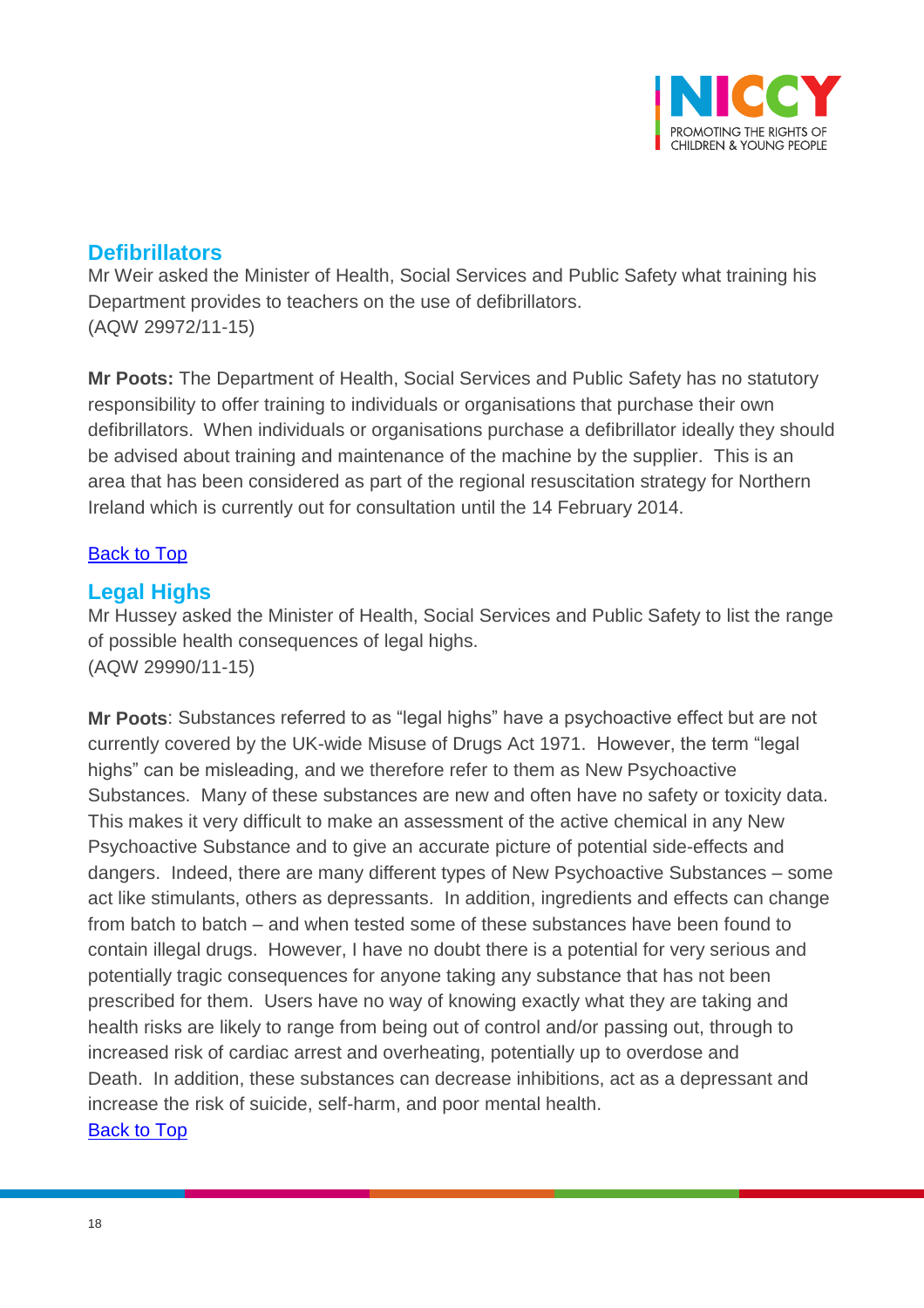

# **Legal Highs**

Mr Hussey asked the Minister of Health, Social Services and Public Safety whether he is aware of any research which shows a link between the usage of legal highs and illegal drug use.

(AQW 29992/11-15)

**Mr Poots:** My Department has not undertaken or commissioned any research on the links between the usage of so-called "legal highs" and illicit drug use. The term "legal highs" falsely implies that these substances are safe, and are legal for human consumption. They are not necessarily safer than illegal drugs – in some situations their affects can be more devastating. We therefore refer to them as New Psychoactive Substances. Given that this is an emerging issue, and the sensitive/illegal nature of drug consumption, it is difficult to find out detailed information about these substances and their users. However, I am concerned that the availability of these substances, and particularly in "head shops" on our high streets, may help normalise drug misuse within our society. Indeed, these substances may be a "gateway" to the further misuse of drugs. I recently raised this issue with the Home Secretary, setting out my concerns about the accessibility of New Psychoactive Substances and seeking a more robust and consistent approach to addressing this issue across the UK. In response to this, the Home Office has now announced a review of how the UK's legislative response can be enhanced beyond the existing measures of the Misuse of Drugs Act 1971. I am pleased that the review will be informed by a range of evidence, including the various international approaches I highlighted to the Home Secretary, including those adopted by the Republic of Ireland, the USA and New Zealand. It is anticipated that this review will be completed by Spring 2014. I believe it is essential that we take a consistent approach across the UK for any efforts to be effective and I welcome the fact that NI will be part of this review.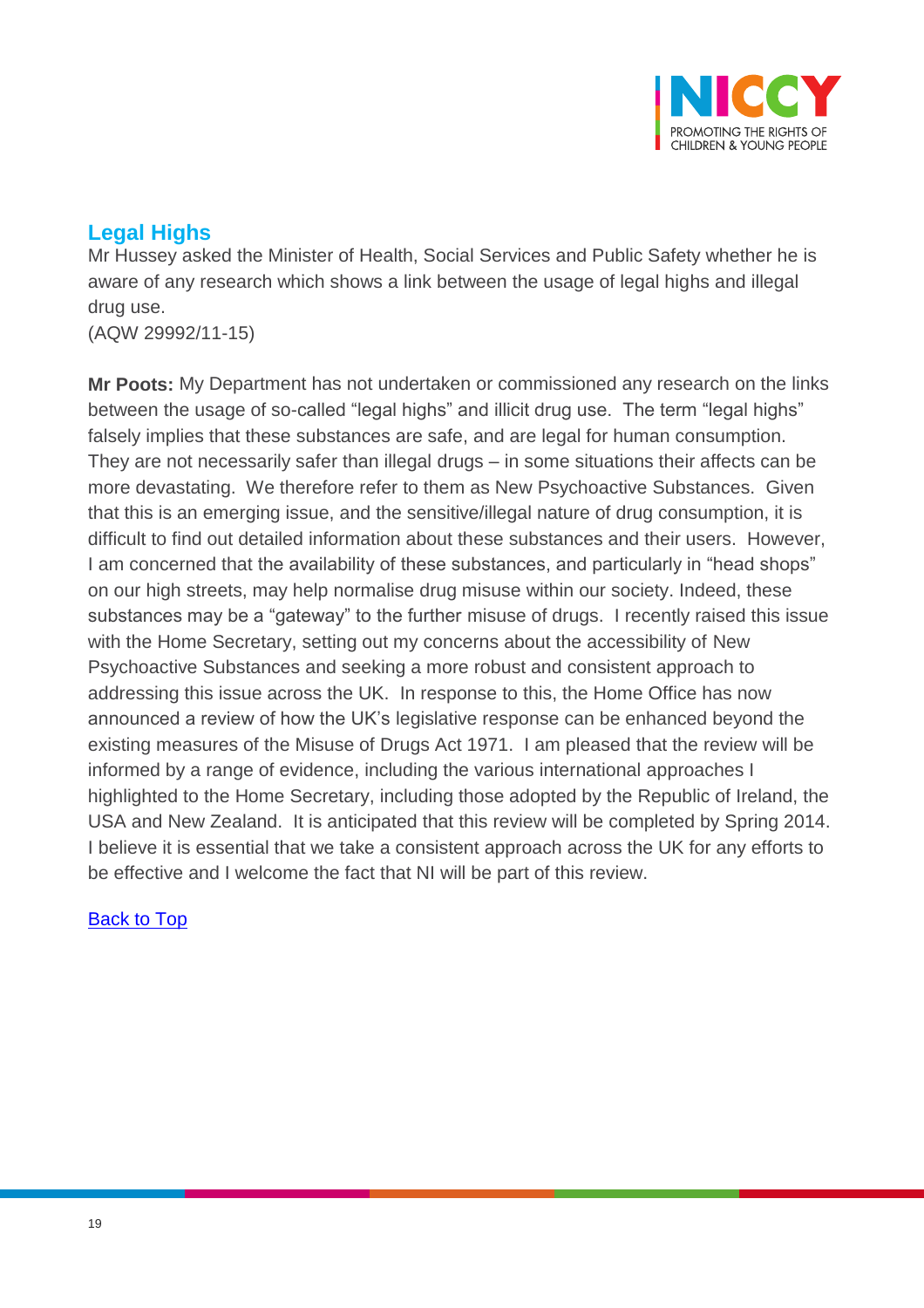

## <span id="page-19-0"></span>**Children with Complex Medical Needs**

Mrs Dobson asked the Minister of Health, Social Services and Public Safety whether a hospital admittance of a child with complex medical needs automatically triggers a review of their care package. (AQW 30141/11-15)

**Mr Poots:** The DHSSPS guidance, Developing Services to Children and Young People with Complex Physical Healthcare Needs (2009), sets out an integrated care pathway for the treatment of children and young people with complex healthcare needs, including a planning model which considers the changing needs of these children and their families. Any change in the child's circumstances which may impact upon their care should be assessed and addressed. Therefore, while admittance of a child to hospital may not automatically trigger a review of their care package, when the child is being discharged, an assessment should be made of any possible change in the child's healthcare needs which would impact on the level of care required at home.

#### **[Back to Top](#page-0-0)**

### <span id="page-19-1"></span>**Autism: Support**

Mr Girvan asked the Minister of Health, Social Services and Public Safety what actions are being taken to support people with autism. (AQO 5390/11-15)

**Mr Poots:** The Autism Strategy (2013 - 2020) and Action Plan (2013 - 2016), which I launched in the Assembly on 14 January 2014, outlines the Executive's commitment to improving services and support for people with autism and their families, throughout their lives. Key actions for my Department and the HSC include: autism awareness – training for relevant frontline staff and raising awareness via a public campaign;

- enhancing health and wellbeing for people with autism and their families;
- building on existing early intervention and family support services for children, as outlined in the Six Steps of Autism Care Pathway;
- regional validation review of autism care pathways; and
- developing adult ASD-specific service capacity in HSC Trusts.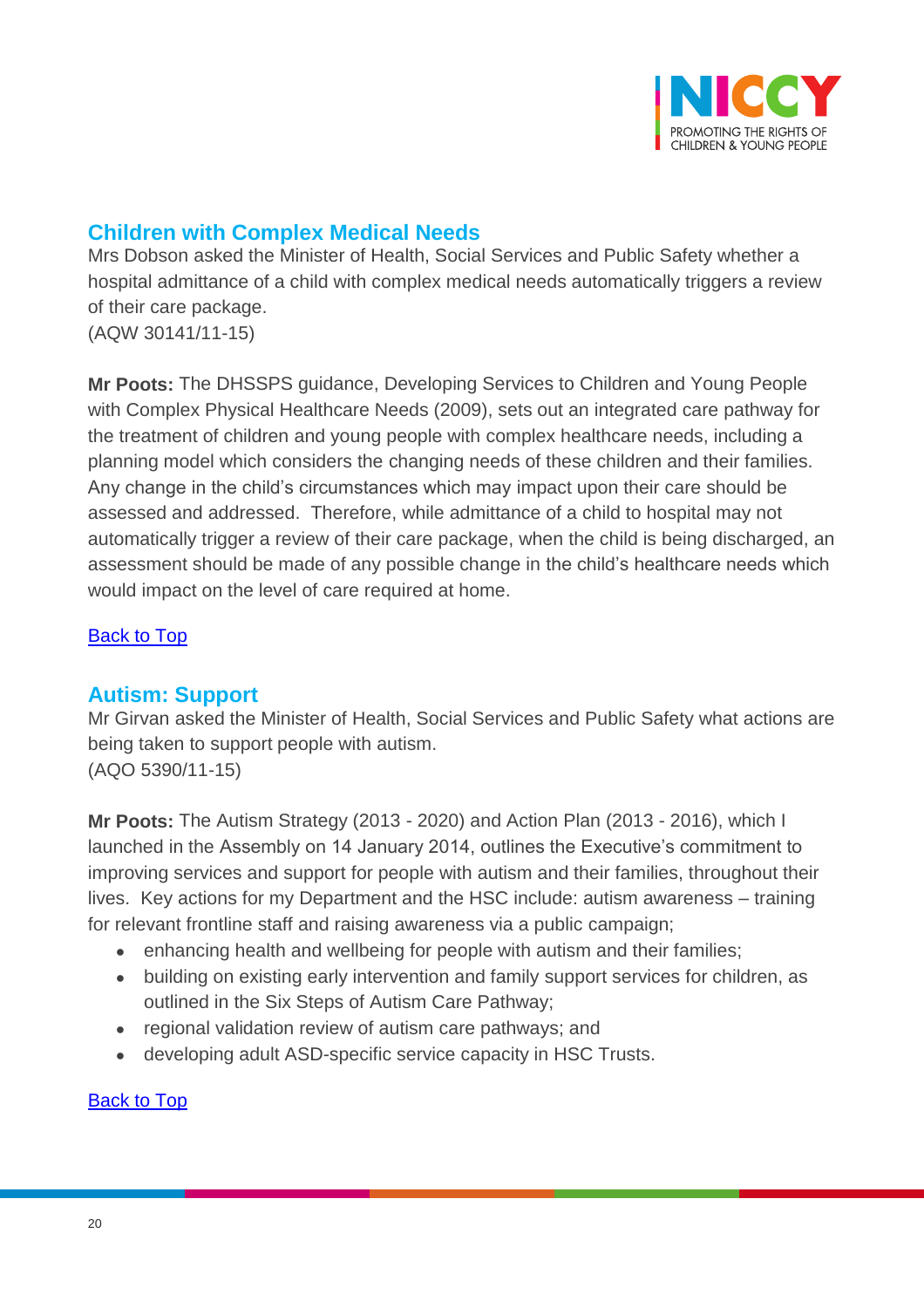

### <span id="page-20-0"></span>**Prevalence of the Use of Legal Highs**

Mr Hussey asked the Minister of Justice what discussions he has had with the PSNI to determine the prevalence of the use of legal highs. (AQW 29996/11-15)

**Mr Ford:** Department of Justice officials have regular discussions with the PSNI and a range of other partner organisations regarding the prevalence of new psychoactive substances, inappropriately known as legal highs. Official surveys on illicit drug prevalence now include questions on such substances in order to gain a greater understanding of the extent of use.

The Department of Justice, DHSSPS, the PSNI, and the Public Health Agency have developed and introduced an informal early warning system – known as the "Drug and Alcohol Monitoring and Information System" (DAMIS) – which seeks to identify new substances or drug trends at an early stage, and provide information and advice to key stakeholders.

#### **[Back to Top](#page-0-0)**

## <span id="page-20-1"></span>**Criminalisation of the Sale and Distribution of Legal Highs**

Mr Hussey asked the Minister of Justice for his assessment of the criminalisation of the sale and distribution of legal highs. (AQW 29997/11-15)

**Mr Ford:** The term "legal highs" can be misleading, and we therefore refer to them as New Psychoactive Substances. While these substances have psychoactive effects they are not currently covered by the UK-wide Misuse of Drugs Act 1971. The legislation associated with the misuse of drugs in Northern Ireland is a reserved matter for Westminster.

In December 2013, in response to the growing concern regarding the adequacy of existing legislation to respond to the challenge presented by new psychoactive substances, the Home Office announced that it would lead a review looking at how the legislative response can be enhanced to maximize its impact and improve the enforcement response. It is anticipated that this review, together with recommendations will be completed by Spring 2014.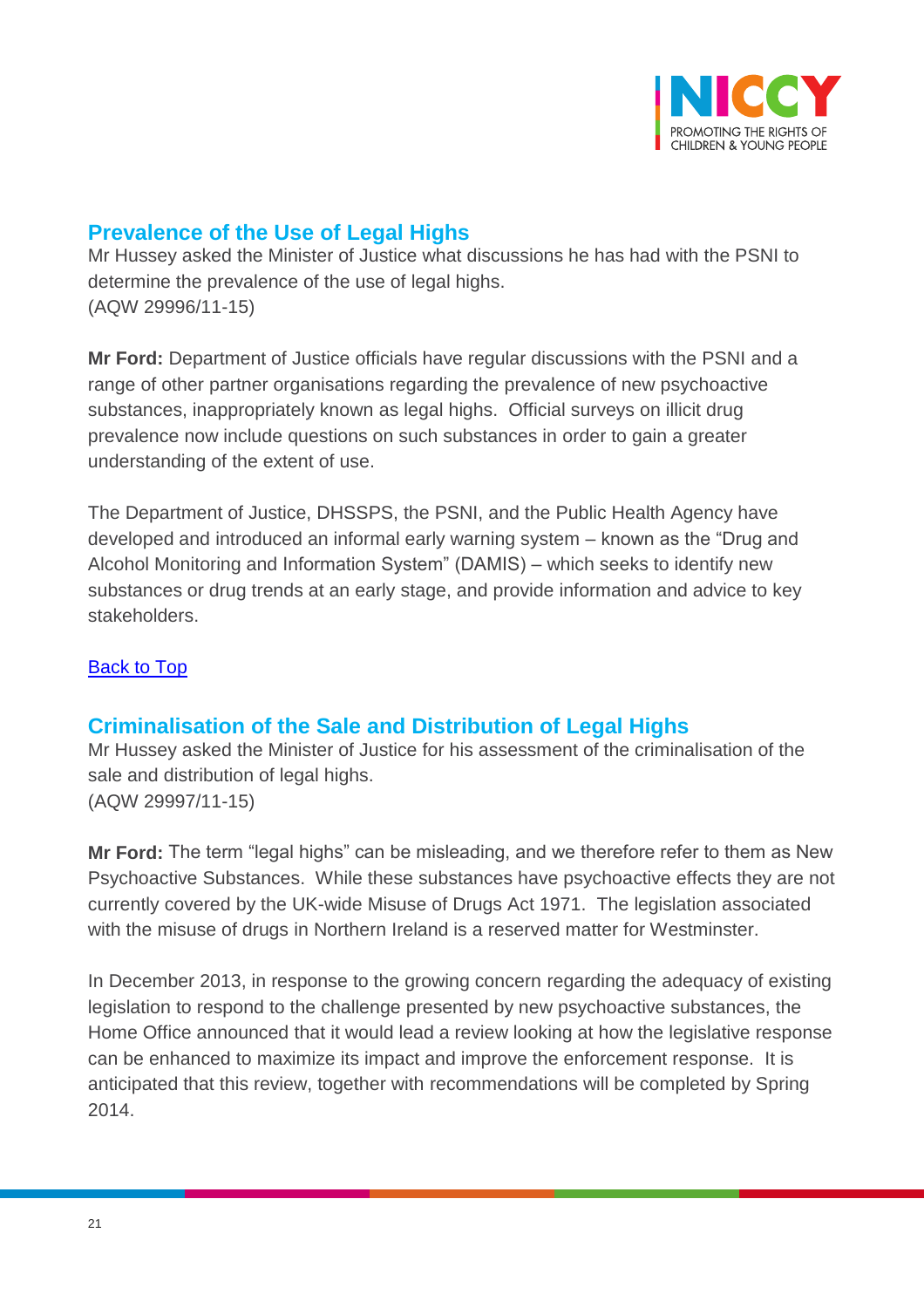

It is vitally important that there is a consistent and uniform response to this issue and as the outcome of this review is awaited, my Department continues to engage with key stakeholders to respond to this issue. Most recently, you may be aware that Environmental Health Officers from Belfast City Council, supported by the PSNI, have proactively utilised the General Product Safety Regulations 2005 in responding locally to this issue and I understand that a Court case is currently being progressed.

### [Back to Top](#page-0-0)

### <span id="page-21-0"></span>**Death Driving**

Mr Sheehan asked the Minister of Justice what actions arose from the multi-agency discussions following the recent incidents of 'death driving' by young people in West Belfast.

(AQO 5405/11-15)

**Mr Ford:** A number of Criminal Justice Agencies, including the PSNI, the Probation Board and the Youth Justice Agency, met with community organisations and local representatives on 6 January 2014 and again on 20 January to discuss the disturbing events that occurred on the Falls Road on New Years Eve. I welcome the involvement and commitment of all those who took part in these multi-agency discussions and would assure the member that my Department remains committed to tackling car crime across Northern Ireland.

In terms of outcomes, the Agencies represented are committed to work in partnership with the local community as they implement a range of operational measures focused on prevention and detection. For example I can advise that the Department of Justice is a partner in an inter-agency project, led by Belfast City Council that aims to build relationships and reach out to disengaged youth in the Lower Falls Area who may be engaged in car crime and anti-social behaviour. The Department has contributed £25,000 to the project.